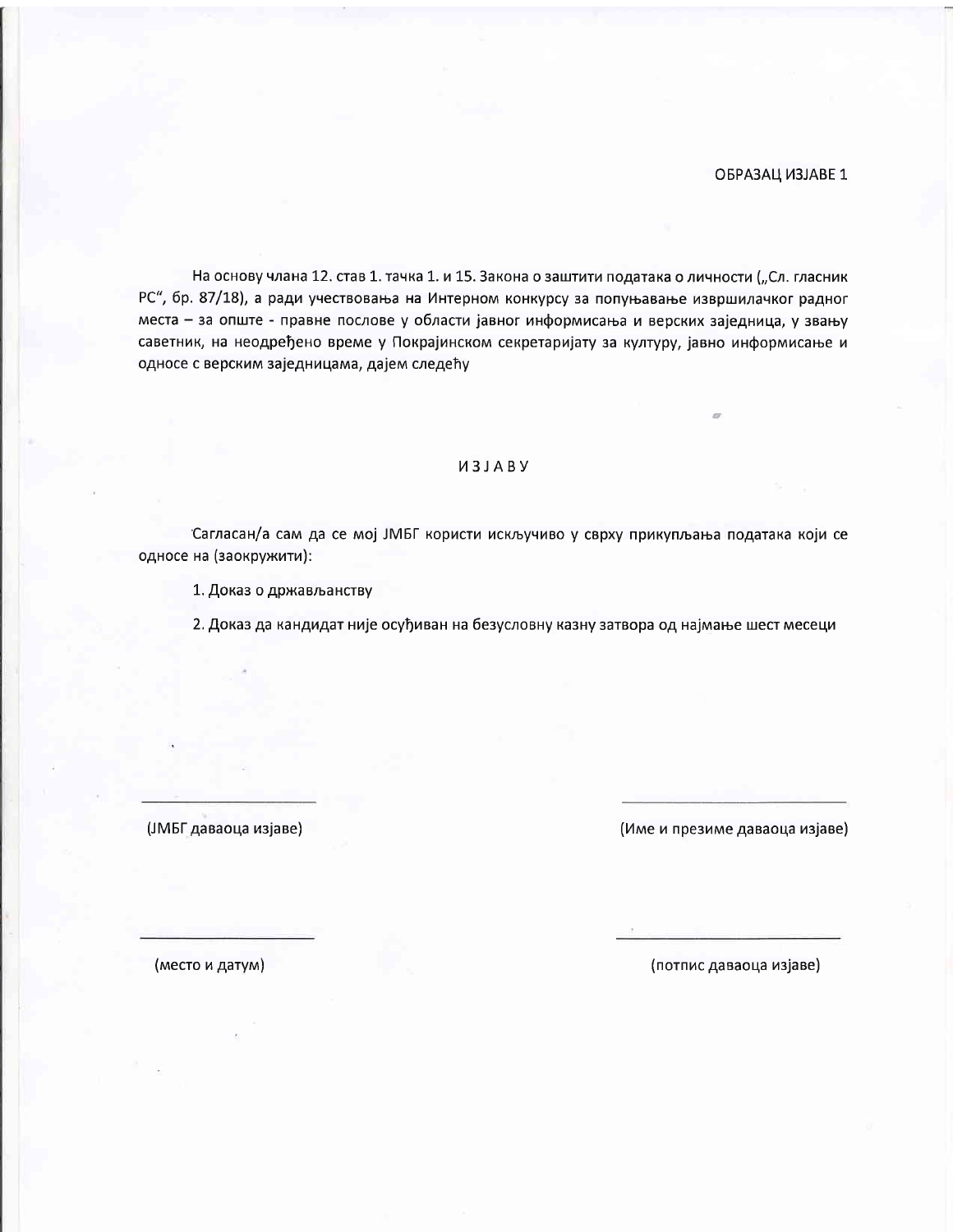#### ОБРАЗАЦ ИЗЈАВЕ 2

На основу члана 103. став 3. Закона о општем управном поступку ("Сл. гласник РС", бр. 18/16 и 95/18 - аутентично тумачење), а ради учествовања на Интерном конкурсу за попуњавање извршилачког радног места - за опште - правне послове у области јавног информисања и верских заједница, у звању саветник, на неодређено време, у Покрајинском секретаријату за културу, јавно информисање и односе с верским заједницама, дајем следећу

#### *M3JABY*

Изјављујем да ћу сам/а за потребе поступка прибавити и доставити, до истека рока за подношење пријава на наведени интерни конкурс, доказ (заокружити):

1. Доказ о држављанству

2. Доказ да кандидат није осуђиван на безусловну казну затвора од најмање шест месеци

(ЈМБГ даваоца изјаве)

(Име и презиме даваоца изјаве)

(место и датум)

\* (потпис даваоца изјаве)

Сагласно одредби члана 103. став 3. Закона о општем управном поступку ("Сл. гласник РС", бр. 18/16 и 95/18 - аутентично тумачење), у поступку који се покреће по захтеву странке орган може да врши увид, прибавља и обрађује личне податке о чињеницама о којима се води службена евиденција када је то неопходно за одлучивање, осим ако странка изричито изјави да ће те податке прибавити сама. Ако странка у року не поднесе личне податке неопходне за одлучивање органа, захтев за покретање поступка ће се сматрати неуредним.